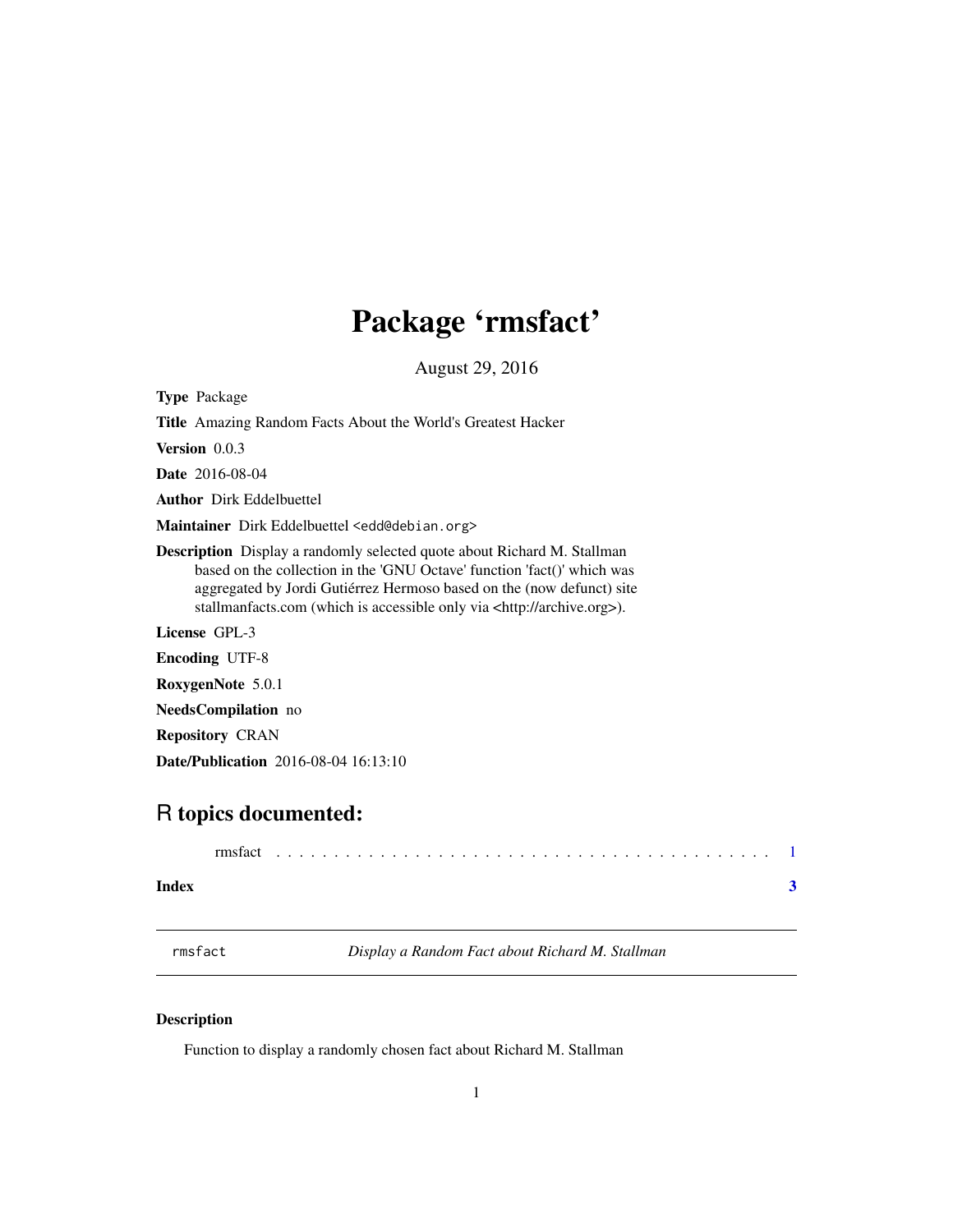#### <span id="page-1-0"></span>Usage

rmsfact(ind)

## S3 method for class 'rmsfact'  $print(x, width = NULL, ...)$ 

#### Arguments

| ind                     | Optional index of a quote; if missing a random value is sampled |
|-------------------------|-----------------------------------------------------------------|
| X                       | Default object for print method                                 |
| width                   | Optional column width parameter                                 |
| $\cdot$ $\cdot$ $\cdot$ | Other optional arguments                                        |

#### Details

This function displays a randomly chosen line from the included data set of of random 'facts' about Richard M. Stallman. The function is a port of the GNU Octave function fact doing the same, and written by Jordi Gutiérrez Hermoso based on the (now defunct) site stallmanfacts.com.

#### Value

A character vector containing one randomly selected line from the included file. It is of class rmsfact for which an S3 print method will be invoked.

#### Author(s)

Dirk Eddelbuettel

#### See Also

[fortune](#page-0-1)

#### Examples

set.seed(123) rmsfact()